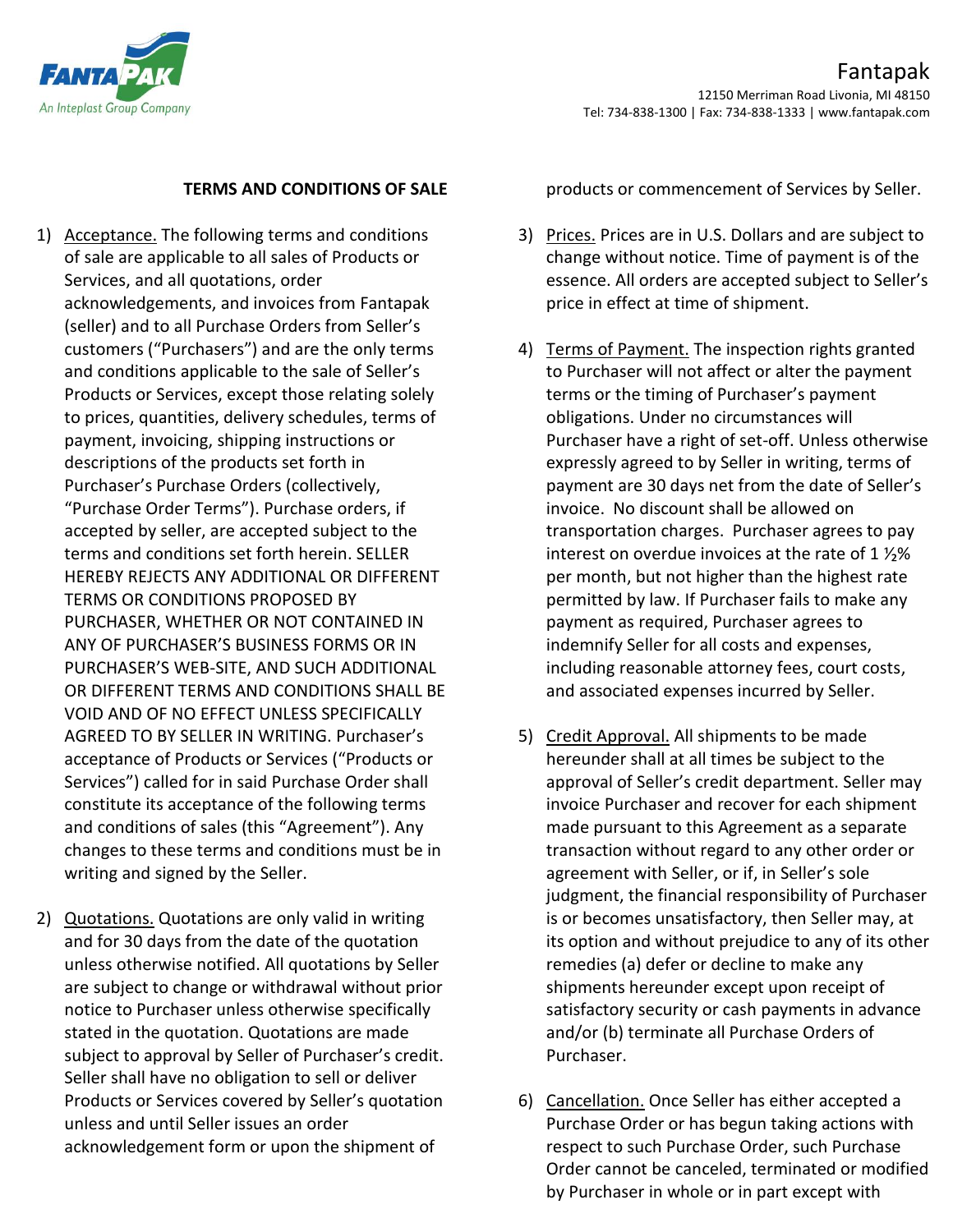

Seller's consent in writing and then only upon terms and conditions to be agreed upon which shall include protection of Seller against all losses. Purchaser shall indemnify Seller for any costs incurred including material and labor costs, in connection with any Purchase Order that Purchaser desires to cancel, terminate or modify.

- 7) Inspection/Non-Conforming Shipments. Seller grants Purchaser the right to inspect Products for a period of 48 hours immediately following delivery ("Inspection Period"). Purchaser must notify Seller of any Products that do not conform to the terms applicable to their sale within the inspection period, and afford Seller a reasonable opportunity to inspect such Products and cure any nonconformity. If Purchaser fails to provide seller with notice of nonconformity within the Inspection Period, Purchaser shall be deemed to have accepted the Products. Purchaser will have no right to return any Product without Seller's prior written authorization. Any return authorized by Seller must be made in accordance with Seller's return policies then in effect and must be accompanied by a Returned Goods Authorization ("RGA") from Seller. Purchaser will be responsible for all costs and expenses associated with any returns of Products and will bear the risk of loss or damage of such Products, unless Seller agrees otherwise in writing or determines that the Products do not conform to the applicable terms of sale. Seller, in its sole discretion may reject any return of Product not approved by Seller in accordance with this paragraph or otherwise not returned in accordance with Seller's then current- return policies.
- 8) Title/Risk of Loss/Delivery. Unless other arrangements are made in writing, Seller anticipates use of common carriers for transport of Products. Unless specifically otherwise provided in Seller's invoices, the carrier, and not Seller will bill for freight rates and other transportation charges. Such payments are solely the responsibility of the Purchaser to be paid

directly by the Purchaser to the carrier. All Products shall be shipped FOB Seller's plant and shall become the property of Purchaser upon delivery to the carrier. Purchaser shall assume all risk and liability for loss, damage, or destruction, as well as the results of any use or misuse by third parties who may acquire or use the Products illicitly after the delivery to the carrier. Unless mutually agreed upon, shipping dates are approximate and are based upon prompt receipt of all necessary information. Seller reserves the right to ship items in a single or multiple shipments.

- 9) Damage. Purchaser shall notify Seller and the delivering carrier within 48 hours from date of receipt of Products, of any damage or shortage and afford Seller a reasonable opportunity to inspect the Products. Any loss occasioned by damage or shrinkage in transit will be for Purchaser's account and claims for such loss shall be made solely against the carrier.
- 10) Quantities. Unless otherwise agreed in writing, any variation in quantities shipped over or under the quantities ordered (not to exceed 10%) shall constitute compliance with Purchaser's Order and the stated price per item will continue to apply.
- 11) Warranty. SELLER WARRANTS ONLY THAT THE PRODUCTS OR SERVICES SOLD HEREUNDER (A) WILL CONFORM TO THE DESCRIPTION, IF ANY, ON THE FACE HEREOF, (B) WILL BE CONVEYED FREE AND CLEAR OF ANY LIEN, SECURITY INTEREST OR ENCUMBRANCE CREATED BY SELLER OR ANY PARTY CLAIMING BY, THROUGH OR UNDER SELLER, AND (C) WILL BE FREE FROM SUBSTANTIAL DEFECTS IN MATERIAL AND WORKMANSHIP UNDER NORMAL USE GIVEN PROPER INSTALLATION AND MAINTENANCE FOR A PERIOD OF SIX (6) MONTHS FROM THE DATE OF DELIVERY TO THE CARRIER.

SELLER SHALL HAVE THE RIGHT EITHER TO REPLACE OR REPAIR ANY DEFECTIVE PRODUCTS, TO REFUND THE PURCHASE PRICE UPON RETURN OF THE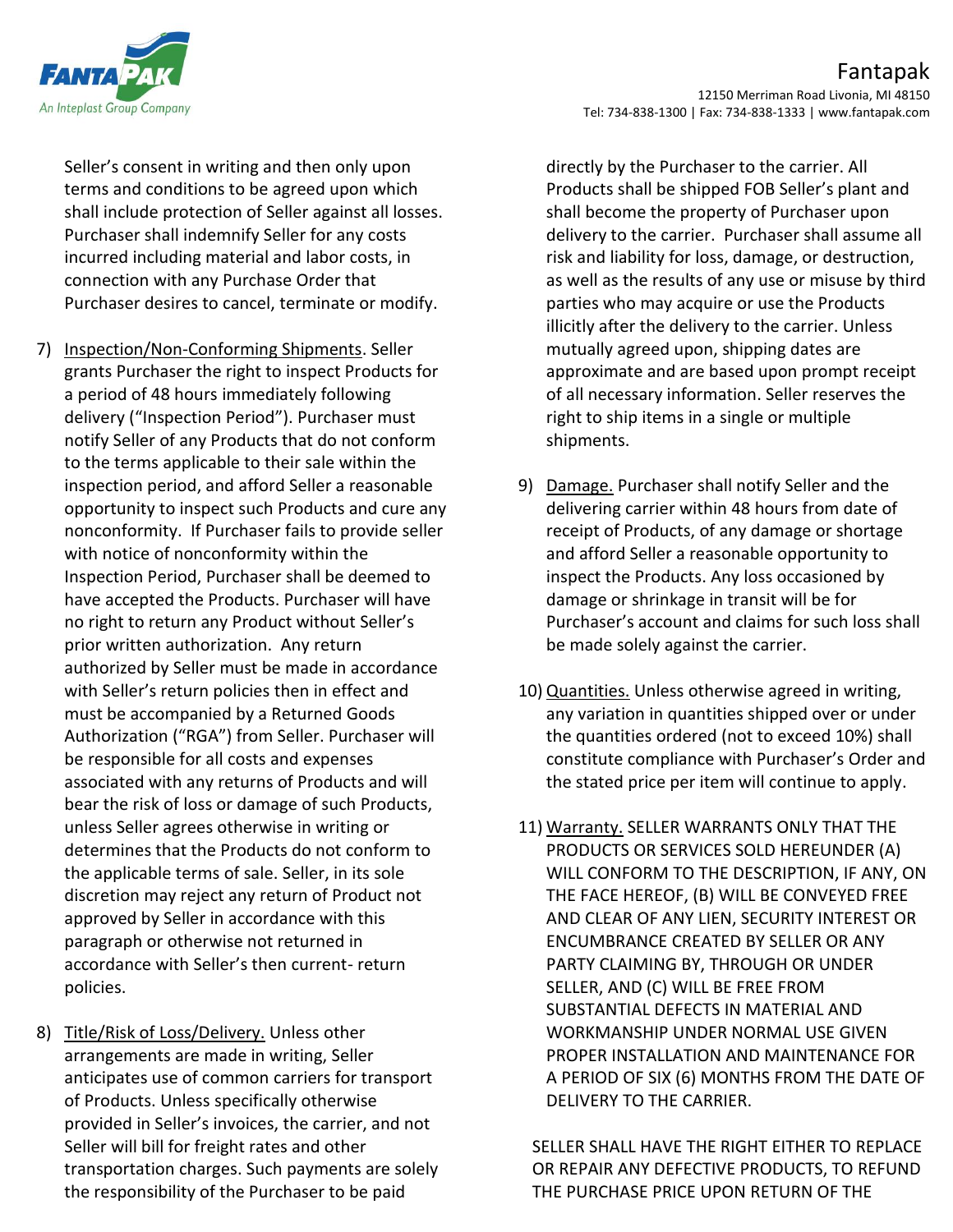

PRODUCTS OR TO GRANT A REASONABLE ALLOWANCE ON ACCOUNT OF SUCH DEFECTS, AND SELLER'S LIABILITY AND PURCHASER'S EXCLUSIVE REMEDY FOR DEFECTIVE PRODUCTS SHALL BE LIMITED SOLELY TO REPLACEMENT, REPAIR, REFUND OR ALLOWANCE AS SELLER MAY ELECT. SELLER SHALL BE GIVEN A REASONABLE OPPORTUNITY TO INVESTIGATE ALL CLAIMS AND NO PRODUCTS SHALL BE RETURNED TO SELLER UNTIL AFTER INSPECTION AND APPROVAL BY SELLER AND RECEIPT BY PURCHASER OF A RGA.

- 12) Disclaimer of Further Warranties. EXCEPT AS SET FORTH ABOVE, SELLER MAKES NO WARRATY OR REPRESENTATION OF ANY KIND, EXPRESS OR IMPLIED (INCLUDING NO WARRANTY OF MERCHANTABILITY OR FITNESS FOR ANY PARTICULAR PURPOSE) WITH RESPECT TO ITS PRODUCTS OR SERVICES.
- 13) Limitation of Liability and Remedies. SELLER SHALL NOT BE LIABLE AND PURCHASER WAIVES ALL CLAIMS AGAINST SELLER FOR INCIDENTAL, SPECIAL, PUNITIVE OR CONSEQUENTIAL DAMAGES, LOST PROFITS OR COMMERCIAL LOSSES, WHETHER OR NOT BASED UPON SELLER'S NEGLIGENCE OR BREACH OF WARRANTY OR STRICT LIABILITY IN TORT OR ANY OTHER CAUSE OF ACTION. SELLER WILL NOT BE LIABLE TO PURCHASER FOR ANY LOSS, DAMAGE OR INJURY TO PERSONS OR PROPERTY RESULTING FROM THE HANDLING, STORAGE, TRANSPORTATION, RESALE, OR USE OF ITS PRODUCTS IN MANUFACTURING PROCESSES, OR IN COMBINATION WITH OTHER SUBSTANCES, OR OTHERWISE. IN NO EVENT WILL SELLER'S LIABILITY UNDER THIS AGREEMENT OR IN CONNECTION WITH THE SALE OF PRODUCTS BY SELLER EXCEED THE PURCHASE PRICE OF THE SPECIFIC PRODUCTS OR SERVICES AS TO WHICH THE CLAIM IS MADE.
- 14) Inventory. Except as provided in Section 7 and 11 hereof, Seller will neither accept return of Product, nor be responsible for its destruction.
- 15) Technical Data. All physical properties, statements and recommendations are either based on the tests or experience that Seller believes to be reliable, but they are not guaranteed.
- 16) Product Use. Purchaser is solely responsible for determining whether any Product is fit for a particular purpose and suitable for Purchaser's method of application. Accordingly, and due to the nature and manner of use of Seller's Products, Seller is not responsible for the results or consequences of use, misuse or application of its Products by anyone
- 17) Tooling/Molds/Dies. Unless otherwise agreed in writing signed by Seller, all material, equipment, facilities, and special tooling (which term includes but is not limited to tools, jigs, dies, fixtures, molds, patterns, special taps, special gauges, special test equipment, and manufacturing aids and replacements thereof), used in the manufacture of the Products covered by any Purchase Order shall remain the property of Seller. Any material, tooling or equipment furnished to Seller by Purchaser shall be and remain the personal property of Purchaser with the title to and right of possession remaining in Purchaser.
- 18) Taxes. Purchaser shall pay to Seller, in addition to the purchase price, the amount of all fees, duties, licenses, tariffs, and all sales, use, privilege, occupation, excise, or other taxes, federal, state, local or foreign, which Seller is required to pay or collect in connection with the Products or Services sold to Purchaser. Failure by the Seller to collect any such fees or taxes shall not affect Purchaser's obligations hereunder and Purchaser shall fully defend, indemnify and hold harmless Seller with respect to such tax obligations.
- 19) Ownership of Intellectual Property. All drawings, know-how, designs, specifications, inventions, devices, developments, processes, copyrights and other information or Intellectual Property disclosed or otherwise provided to Purchaser by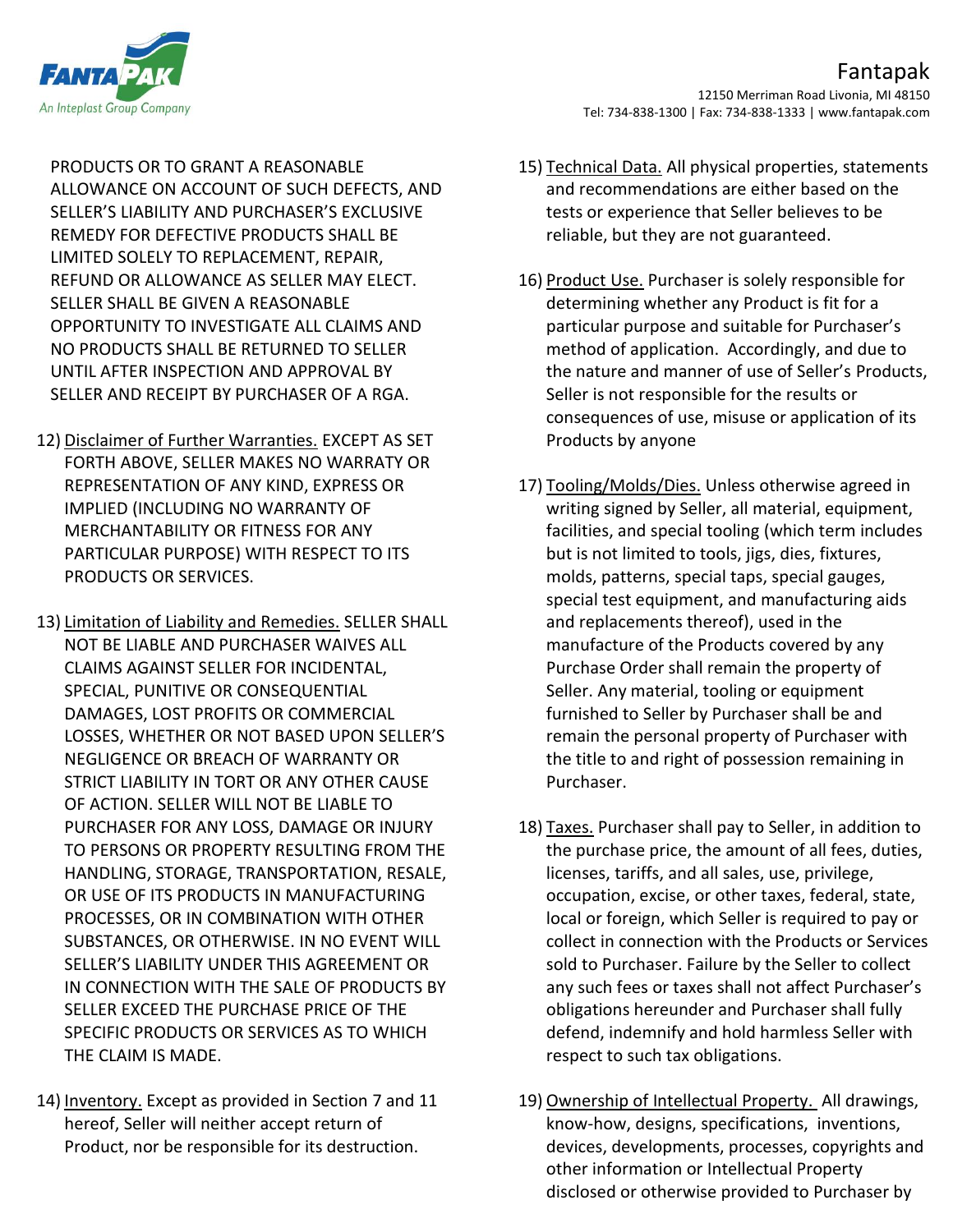

Seller and all rights therein (collectively, "Intellectual Property") will remain the property of Seller and will be kept confidential by Purchaser in accordance with these terms and conditions. Purchaser shall have no claim to, nor ownership interest in, any Intellectual Property and such information, in whatever form and any copies thereof, shall be promptly returned to Seller upon written request from Seller. Purchaser acknowledges that no license or rights of any sort are granted to Purchaser hereunder in respect of any Intellectual Property.

20) Confidential Information. All information furnished or made available by Seller to Purchaser in connection with the subject matter of this Agreement or of Purchaser's Purchase Order shall be held in confidence by the Purchaser. Purchaser agrees not to use such information or disclose such information to others without Seller's prior written consent. The obligations in this paragraph will not apply to any information which (a) at the time of disclosure was or thereafter becomes generally available to the public by publication or otherwise through no breach by the Purchaser of any obligations herein, (b) the Purchaser can show by written records was in the Purchaser's possession prior to disclosure by Seller, or (c) is legally made available to the Purchaser by or through a third party having no direct or indirect confidentiality obligation to Seller with respect to such information.

21) Infringement and Indemnification. (a) Except as set forth below, Seller agrees to defend, indemnify and hold the Purchaser harmless against any claims, costs, damages, liability and expenses resulting from actual trademark, or copyright infringement, misappropriation of confidential information, or violation of any other intellectual Property right, domestic or foreign, that may arise from the sale of Product that is owned by Seller and that pertains to the subject matter of this Agreement (provided that Product is not modified in any way by the Purchaser or any other party, and that the Product is used in the

manner intended by Seller). If a suit or claim results in any injunction or any other order that would prevent Seller from supplying any part or Product falling under this Agreement, or if the result of such a suit or claim would, in the reasonable opinion of Seller, otherwise cause Seller to be unable to supply such parts or Products, Seller shall have the right at its option if it so choose, to do one or more of the following: (i) secure an appropriate license to permit Seller to continue supplying said parts or Products to Purchaser, (ii) modify the appropriate part or Product so that it becomes non-infringing, (iii) replace the appropriate part or Product with a non-infringing but practically equivalent part of Product or (iv) if the Seller cannot reasonably accomplish the actions specified in subparagraphs (i) – (iii), then in Seller's sole discretion, Seller may discontinue selling the part or Product without any further liability to Purchaser. (b) Purchaser agrees to defend, indemnify and hold Seller harmless against any claims, costs, damages, liability and expenses resulting from actual or alleged patent, trademark, or copyright infringement, misappropriation of confidential information, or violation of any other Intellectual Property right, domestic or foreign, that may arise from the making, using or selling any part or Product or using any process that is owned by the Purchaser or is designed or specified by the Purchaser and that pertains to the subject matter of this Agreement. (c) If any claim is made by a third party on the basis of which indemnification may be sought under this paragraph, the party entitled to indemnification (the "Indemnified Party") shall give written notice of such claim to the party liable for such indemnification (the "indemnifying Party") promptly after the Indemnified Party has actual notice of such claim. The Indemnifying Party shall have the right to defend and/or settle such claim at its expense, provided that it does so diligently and in good faith. The Indemnified Party shall cooperate with such defense and/or settlement and shall have the right to participate in (but not to control) such defense and/or settlement at its expense. No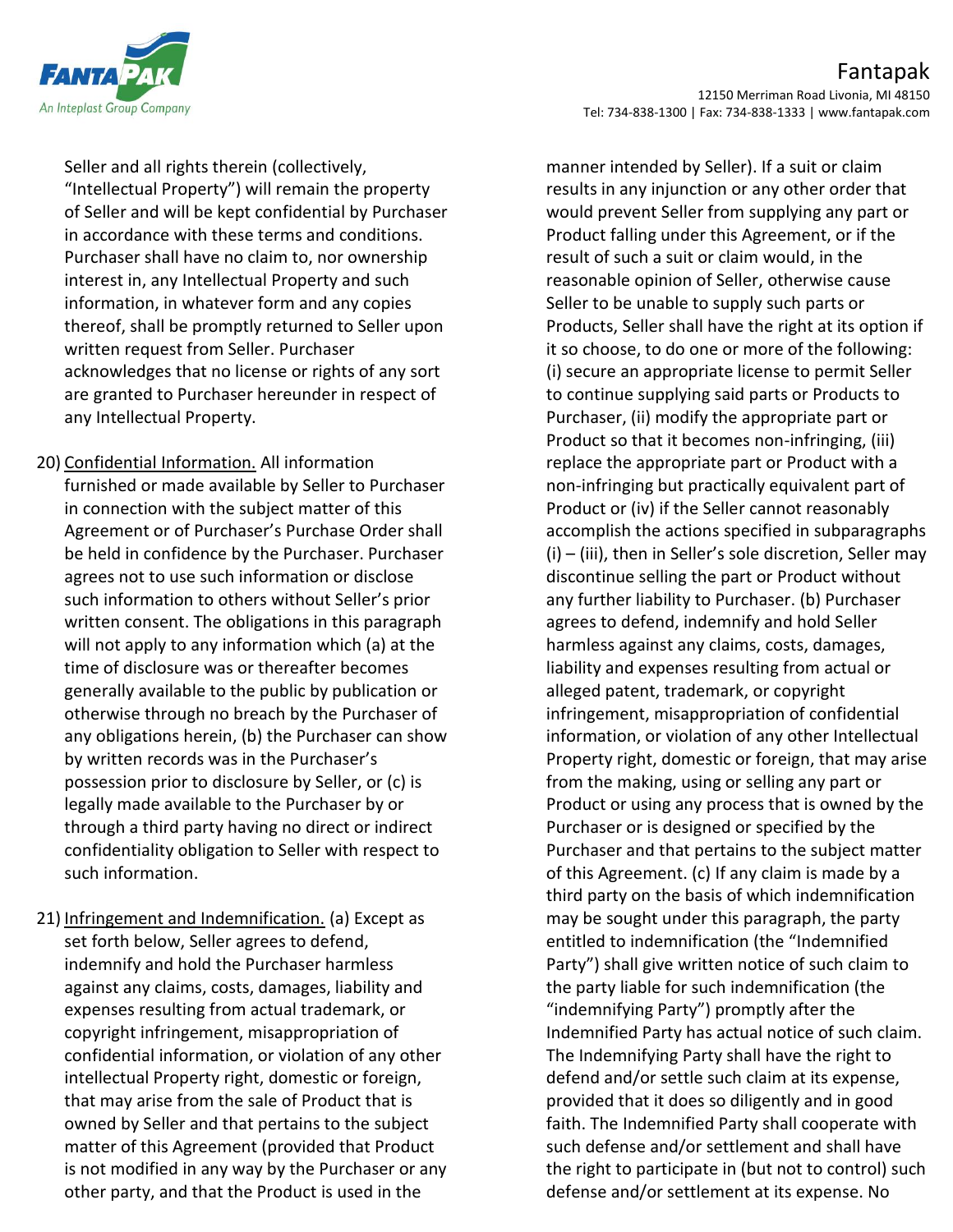

settlement shall be entered into unless the indemnified Party shall be released from all liability for such claim.

- 22) Force Majeure. Seller shall not be liable for failure to perform or delay in performance or delivery of any Products or Services due to (a) fires, floods, strikes, or other labor disputes, accidents, sabotage, terrorism, war, riots, acts of precedence or priorities granted at the request or for the benefit, directly or indirectly of any federal, state or local government or any subdivision or agency thereof, delays in transportation or lack of transportation facilities, restrictions imposed by federal, state or local laws, rules or regulations; or (b) any other cause beyond the control of Seller. In the event of the occurrence of any of the foregoing, the time for performance shall be extended for such time as may be reasonably necessary to enable Seller to perform. Seller may, during any period of shortage due to any of the above circumstances, allocate its available supply of Products or Services among itself and its Purchasers in such manner as Seller, in its judgment, deems fair and equitable.
- 23) Assignment and Delegation. No assignment of any rights or interest or delegation of any obligation or duty of Purchaser under these terms and conditions. Seller's quotation, order acknowledgement, or invoice, or Purchaser's Purchase Order may be made without the prior written consent of Seller. Any attempted assignment or delegation will be wholly void and totally ineffective for all purposes.
- 24) Integration Clause. These terms and conditions, together with Seller's quotation, order acknowledgment and invoice to a Purchase Order accepted by Seller, constitute the entire contract of sale and purchase between Seller and Purchaser with respect to the Products covered by this Agreement, and supersedes any prior agreements, understandings, representations and quotations with respect thereto. No modification hereof shall be of any force or effect unless in

writing and signed by the party claiming to be bound thereby.

- 25) Waiver. No failure of Seller to insist upon strict compliance by Purchaser with these terms and conditions or to exercise any right accruing from any default of Purchaser shall impair Seller's rights in case Purchaser's default continues or in case of any subsequent default by Purchaser. Waiver by Seller of any breach by Purchaser of these terms and conditions shall not be construed as a waiver of any other existing or future breach.
- 26) Limitation of Actions. Notwithstanding any contrary statute of limitations, any cause of action for any alleged breach of these terms and conditions by Seller shall be barred unless commenced by Purchaser within one (1) year from the accrual of such cause or action.
- 27) Litigation Costs. If any litigation or arbitration is commenced between Seller and Purchaser concerning any provision of this Agreement, the party prevailing in the litigation or arbitration is entitled, in addition to such other relief that is granted, to a reasonable sum as and for their attorney's fees in such litigation or arbitration, provided that if each party prevails in part, such fees shall be allocated in such manner as the court or arbitrator shall determine to be equitable in view of the relative merits and amounts of the parties' claims.
- 28) Choice of Laws. Any dispute arising out of or related to this Agreement, shall be governed by and construed according to the laws of the State of Illinois and litigated exclusively in a state or federal court located in Cook County, Illinois. The parties hereby agree to the exclusive jurisdiction and venue of such courts.
- 29) Jury Waiver. The parties hereto expressly release and waive any and all rights to a jury trial and consent to have any dispute heard solely by a Court of competent jurisdiction.